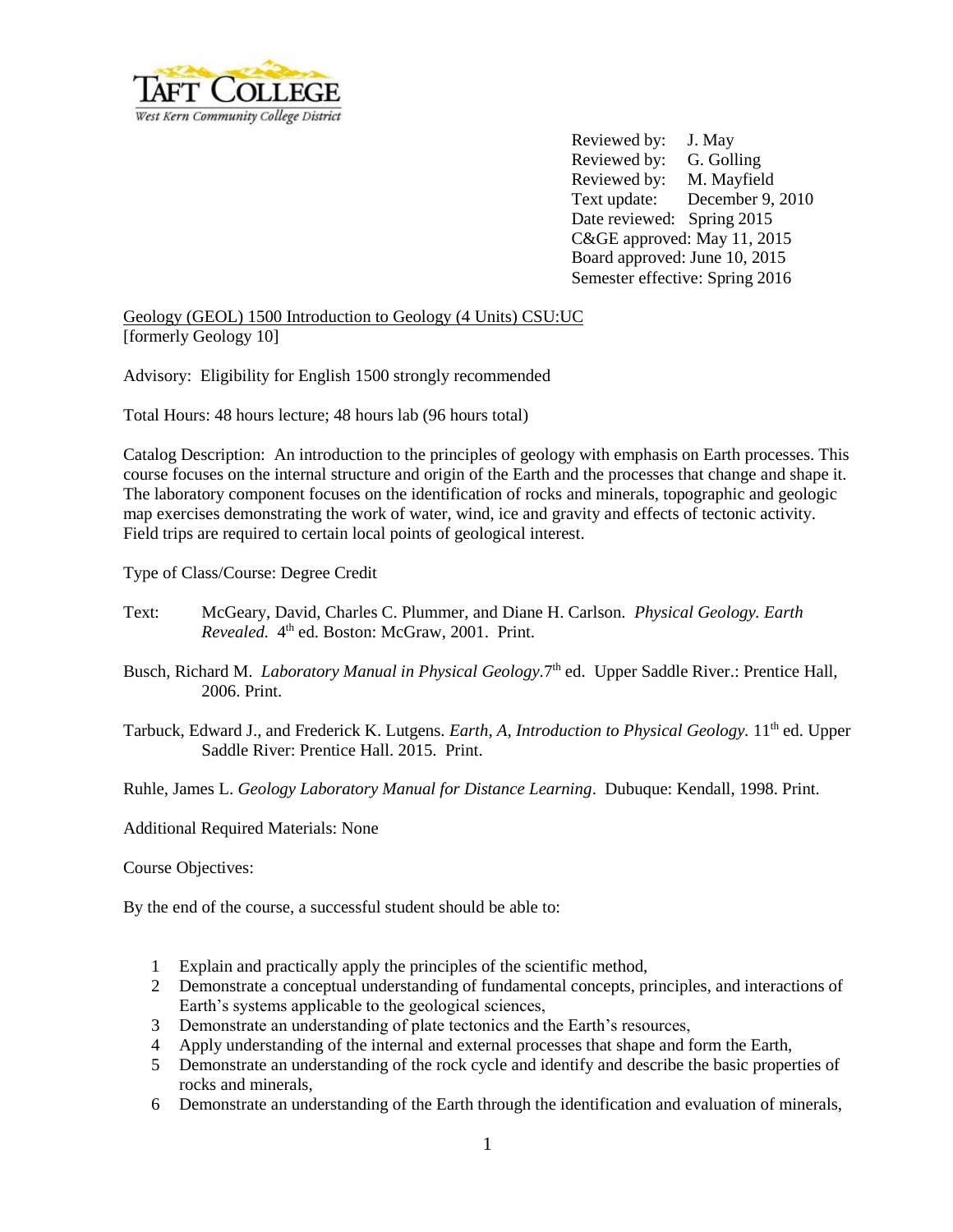

- 7 Demonstrate an understanding of the Earth through the identification and evaluation of igneous, sedimentary and metamorphic rocks,
- 8 Demonstrate an understanding of how geological environments are formed, changed and eroded through time,
- 9 Demonstrate an ability to communicate complex course concepts effectively in writing and diagrams and apply critical thinking and problem solving skills to make informed decisions in life, and
- 10 Demonstrate the ability to read and interpret topographic and geologic maps and answer questions pertaining to geologic processes.

Course Scope and Content: (Lecture)

| Unit I   | An Introduction to Geology |                                                  |  |
|----------|----------------------------|--------------------------------------------------|--|
|          | A.                         | The science of geology                           |  |
|          | $\bf{B}$ .                 | Geologic time                                    |  |
|          | $C_{\cdot}$                | The nature of scientific inquiry                 |  |
|          | D.                         | Earth's spheres                                  |  |
|          | Ε.                         | Earth as a system                                |  |
|          | $F_{\cdot}$                | Early evolution of Earth                         |  |
|          | G.                         | Earth's internal structure                       |  |
|          | Н.                         | The face of Earth                                |  |
|          | I.                         | Rocks and the rock cycle                         |  |
| Unit II  |                            | Plate Tectonics: A Scientific Revolution Unfolds |  |
|          | Α.                         | Continental drift: an idea before its time       |  |
|          | $\bf{B}$ .                 | The great debate                                 |  |
|          | $C_{\cdot}$                | Continental drift and paleomagnetism             |  |
|          | D.                         | A scientific revolution begins                   |  |
|          | E.                         | What drives plate motions                        |  |
| Unit III | <b>Matter and Minerals</b> |                                                  |  |
|          | A.                         | Minerals: building blocks of rocks               |  |
|          | $\mathbf{B}_{\cdot}$       | Atoms: building blocks of minerals               |  |
|          | C.                         | Why atoms bond                                   |  |
|          | D.                         | Isotopes and radioactive decay                   |  |
|          | Ε.                         | Crystals and crystallization                     |  |
|          | F.                         | Physical properties of minerals                  |  |
|          | G.                         | How are minerals named and classified            |  |
|          | H.                         | The Silicates                                    |  |
|          | I.                         | Important nonsilicate minerals                   |  |
| Unit IV  |                            | Magma, Igneous Rocks, and Intrusive Activity     |  |
|          | А.                         | Magma: the parent material of igneous rock       |  |
|          | <b>B.</b>                  | Igneous processes and compositions               |  |
|          | C.                         | Igneous textures                                 |  |
|          | D.                         | Naming igneous rocks                             |  |
|          | E.                         | Origin of magma                                  |  |
|          | F.                         | How magmas evolve                                |  |
|          | G.                         | Partial melting and magma composition            |  |
|          | Η.                         | Intrusive igneous activity                       |  |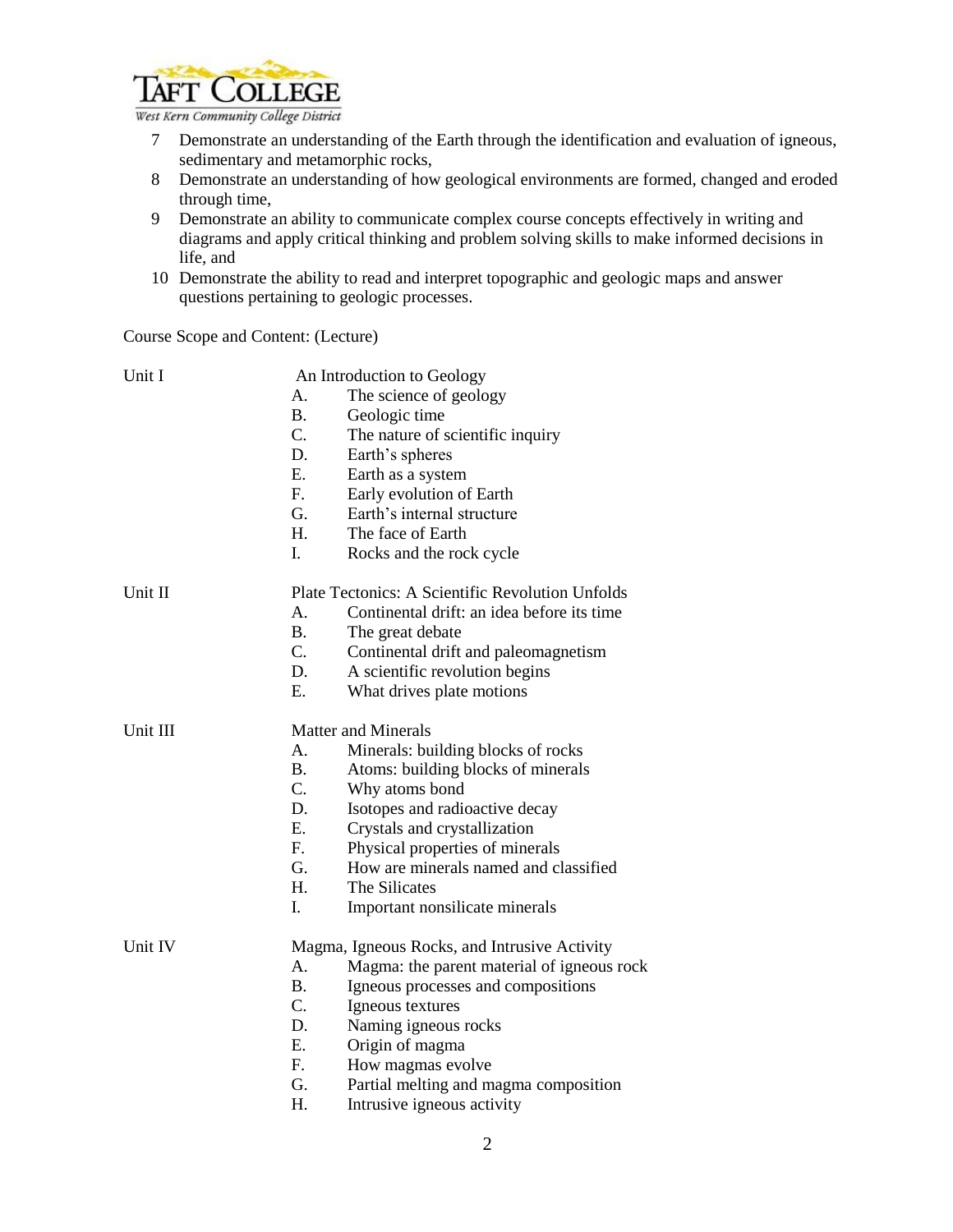

| Unit V    |                          | <b>Volcanoes and Volcanic Hazards</b>          |  |
|-----------|--------------------------|------------------------------------------------|--|
|           | А.                       | The nature of volcanic eruptions               |  |
|           | <b>B.</b>                | Materials extruded during an eruption          |  |
|           | C.                       | Volcanic structures and eruptive styles        |  |
|           | D.                       | Living in the shadow of a composite cone       |  |
|           | E.                       | Other volcanic landforms                       |  |
|           | F <sub>r</sub>           | Plate tectonics and volcanic activity          |  |
|           |                          |                                                |  |
| Unit VI   |                          | Weathering and Soil                            |  |
|           | А.                       | Earth's external processes                     |  |
|           | <b>B.</b>                | Weathering                                     |  |
|           | C.                       | Mechanical weathering                          |  |
|           | D.                       | Chemical weathering                            |  |
|           | E.                       | Rates of weathering                            |  |
|           | F.                       | Soil                                           |  |
|           | G.                       | Controls of soil formation                     |  |
|           | H.                       | Soil profile                                   |  |
|           | I.                       | Classifying soils                              |  |
|           | J.                       | Soil erosion                                   |  |
|           |                          |                                                |  |
| Unit VII  | <b>Sedimentary Rocks</b> |                                                |  |
|           | $A_{\cdot}$              | The importance of sedimentary rocks            |  |
|           | <b>B.</b>                | Origins of sedimentary rock                    |  |
|           | C.                       | Detrital sedimentary rocks                     |  |
|           | D.                       | Chemical sedimentary rocks                     |  |
|           | Ε.                       | $Coal - an organic sedimentary rock$           |  |
|           | $F_{\rm{eff}}$           | Diagenesis and lithification                   |  |
|           | G.                       | Classification of sedimentary rocks            |  |
|           | H.                       | Sedimentary environments and structures        |  |
| Unit VIII |                          | Metamorphism and Metamorphic Rocks             |  |
|           | А.                       | What is metamorphism                           |  |
|           | В.                       | What drives metamorphism                       |  |
|           | C.                       | Metamorphic textures                           |  |
|           | D.                       | Common metamorphic rocks                       |  |
|           | Ε.                       | Metamorphic environments                       |  |
|           | F.                       | Metamorphic zones                              |  |
|           | G.                       | Interpreting metamorphic environments          |  |
|           |                          |                                                |  |
| Unit IX   |                          | Geologic Time                                  |  |
|           | А.                       | Time scale                                     |  |
|           | <b>B.</b>                | Relative dating                                |  |
|           | C.                       | Correlation of rock layers                     |  |
|           | D.                       | Fossils: evidence of past life                 |  |
|           | E.                       | Dating with radioactivity                      |  |
|           | F.                       | Geologic time scale                            |  |
|           | G.                       | Difficulties in dating the geologic time scale |  |
|           |                          |                                                |  |
| Unit X    |                          | <b>Crustal Deformation</b>                     |  |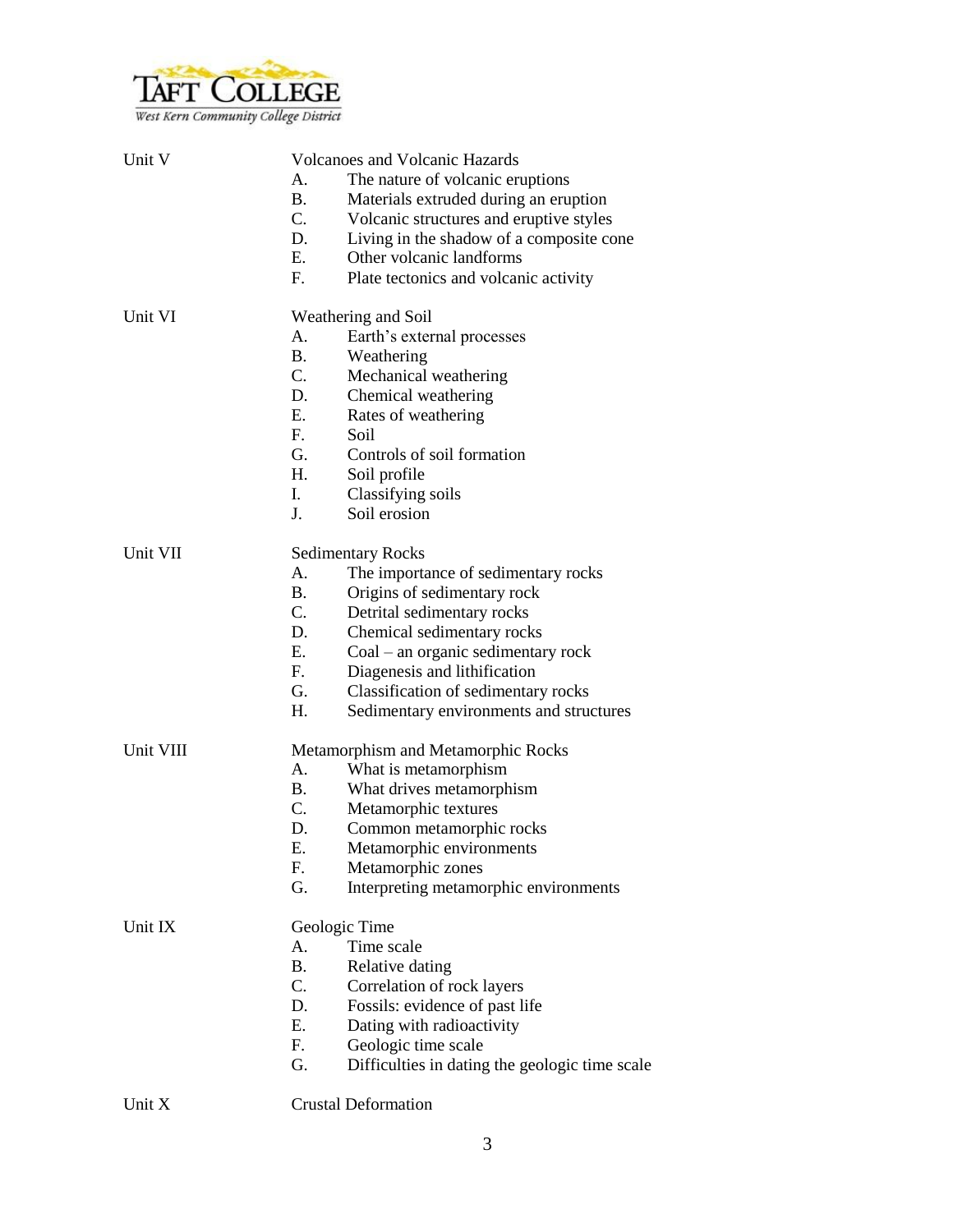

| west kern community couege District |                |                                                            |
|-------------------------------------|----------------|------------------------------------------------------------|
|                                     | A.             | Structural geology: a study of Earth's architecture        |
|                                     | <b>B.</b>      | Deformation, stress, and strain                            |
|                                     | $C_{\cdot}$    | How rocks deform                                           |
|                                     | D.             | Structures formed by ductile deformation                   |
|                                     | Ε.             | Structures formed by brittle deformation                   |
|                                     |                |                                                            |
|                                     | F.             | Mapping geologic structures                                |
| Unit XI                             |                | Earthquake and Earthquake Hazards                          |
|                                     | А.             | What is an earthquake                                      |
|                                     | <b>B.</b>      | Faults, faulting, and earthquakes                          |
|                                     | $C_{\cdot}$    | Seismology: the study of earthquake waves                  |
|                                     | D.             | Locating the source of an earthquake                       |
|                                     | E.             | Measuring the size of earthquakes                          |
|                                     | F <sub>r</sub> | Earthquake belts and plate boundaries                      |
|                                     | G.             | Earthquake destruction                                     |
|                                     |                |                                                            |
|                                     | H.             | Can earthquakes be predicted                               |
|                                     | I.             | Seismic risk on the San Andreas Fault                      |
|                                     | J.             | Evidence for plate tectonics at plate boundaries           |
| Unit XII                            |                | Earth's Interior                                           |
|                                     | А.             | Gravity and layered planets                                |
|                                     | <b>B.</b>      | Probing Earth's Interior                                   |
|                                     | $C$ .          | Seismic waves                                              |
|                                     | D.             | Earth's layers                                             |
|                                     | E.             |                                                            |
|                                     | F <sub>r</sub> | Earth's temperature<br>Earth's three-dimensional structure |
|                                     |                |                                                            |
| Unit XIII                           |                | Mass Wasting: The Work of Gravity                          |
|                                     | $A_{\cdot}$    | Landslides                                                 |
|                                     | <b>B.</b>      | Mass wasting and landform development                      |
|                                     | $\mathbf{C}$ . | Controls and triggers of mass wasting                      |
|                                     | D.             | Classification of mass wasting process                     |
|                                     | E.             | Slump                                                      |
|                                     | F.             | Rockslide                                                  |
|                                     | G.             | Debris flow                                                |
|                                     | Η.             | Permafrost                                                 |
|                                     | I.             | Submarine landslides                                       |
|                                     |                |                                                            |
| Unit XIV                            |                | Running Water and Groundwater                              |
|                                     | А.             | The hydrologic cycle                                       |
|                                     | <b>B.</b>      | Running water                                              |
|                                     | C.             | Streamflow                                                 |
|                                     | D.             | Stream channels                                            |
|                                     | E.             | Base level and graded streams                              |
|                                     | F.             | Shaping stream valleys                                     |
|                                     | G.             | Depositional landforms                                     |
|                                     | Η.             | Drainage patterns                                          |
|                                     | I.             | Floods and flood control                                   |
|                                     |                |                                                            |

Unit XV Glaciers and Glaciation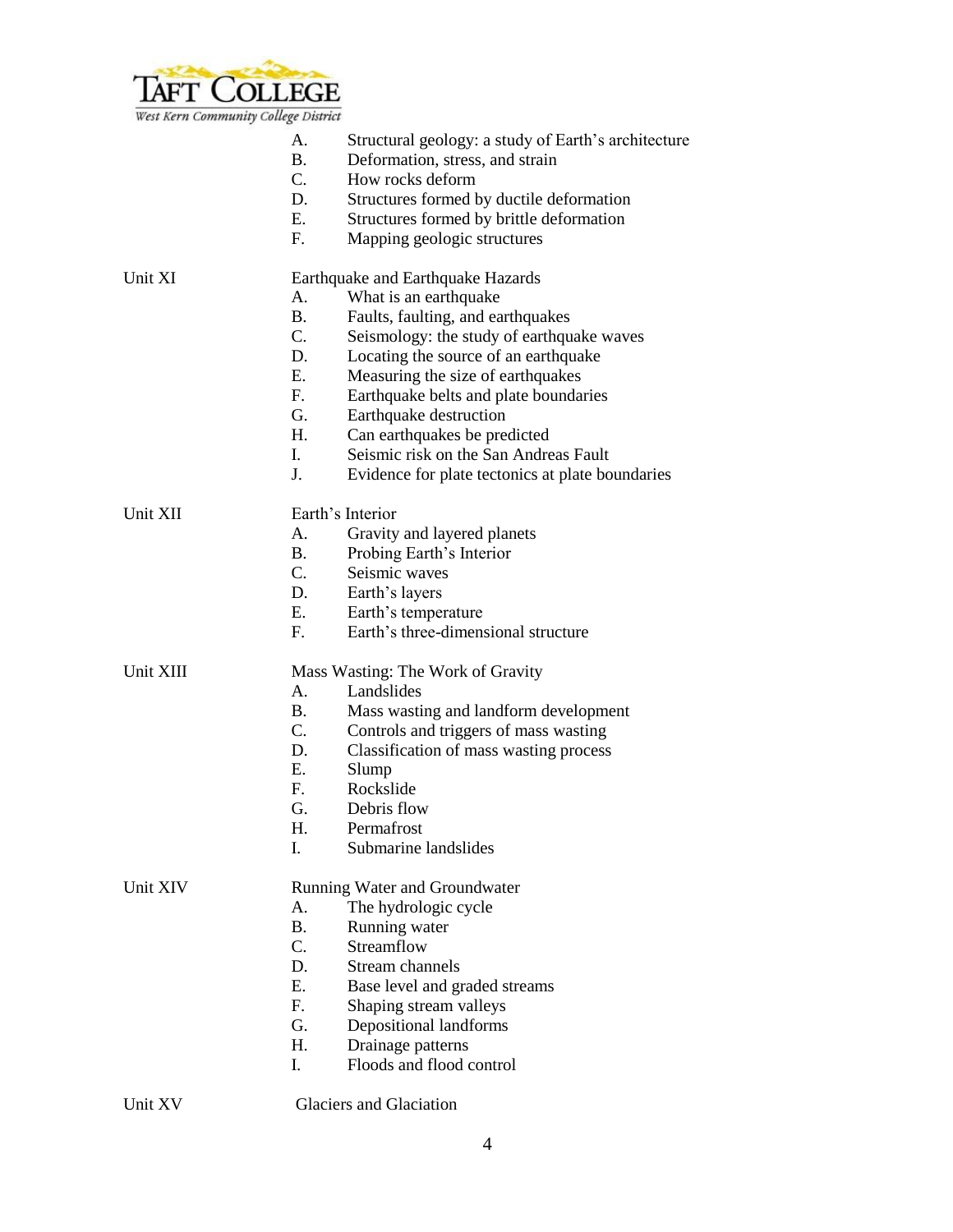

- A. Glaciers: a part of two basic cycles
- B. Formation and movement of glacial ice
- C. Glacial erosion
- D. Glacial deposits
- E. Landforms made of stratified drift
- F. Effects of Ice-age glaciers
- G. Glacial theory and the Ice age
- H. Causes of glaciation

## Unit XVI Deserts and Wind

- A. Distribution and causes of dry lands
- B. Geologic processes in arid climates
- C. Evolution of desert landscape
- D. Transportation of sediment by wind
- E. Wind erosion
- F. Wind deposits

## Unit XVII Shorelines

- A. Coastal zone
- B. Waves and wave erosion<br>C. Sand movement on the be
- Sand movement on the beach
- D. Shoreline features
- E. Stabilizing the shore
- F. Erosion problems along U.S. coasts
- G. Hurricanes
- H. Coastal classification<br>I. Tides
- **Tides**

## Course Scope and Content: (Laboratory)

| Unit I   | <b>Introduction to Physical Geology</b>                             |
|----------|---------------------------------------------------------------------|
|          | A. The Earth as a System                                            |
|          | B. The Scientific Method                                            |
|          | C. Density of Various Rock Types                                    |
| Unit II  | The Plate Tectonic Model and Tectonic Boundaries                    |
|          | A. Identification of 14 Tectonic Plates                             |
|          | B. Convergent, Divergent, and Transform Boundaries                  |
|          | C. Mechanisms of Plate Tectonics                                    |
| Unit III | Mineral Properties and Identification                               |
|          | A. Recognition of Various Mineral Properties                        |
|          | B. Identification of 36 Unknown Minerals                            |
|          | C. Mineral Families                                                 |
| Unit IV  | The Rock Cycle and Classification of Rocks                          |
|          | A. Recognition of Five Reservoirs in the Rock Cycle                 |
|          | B. Classification of Igneous Rocks based on Texture and Composition |
|          | C. Identification of 12 Unknown Igneous Rocks                       |
|          |                                                                     |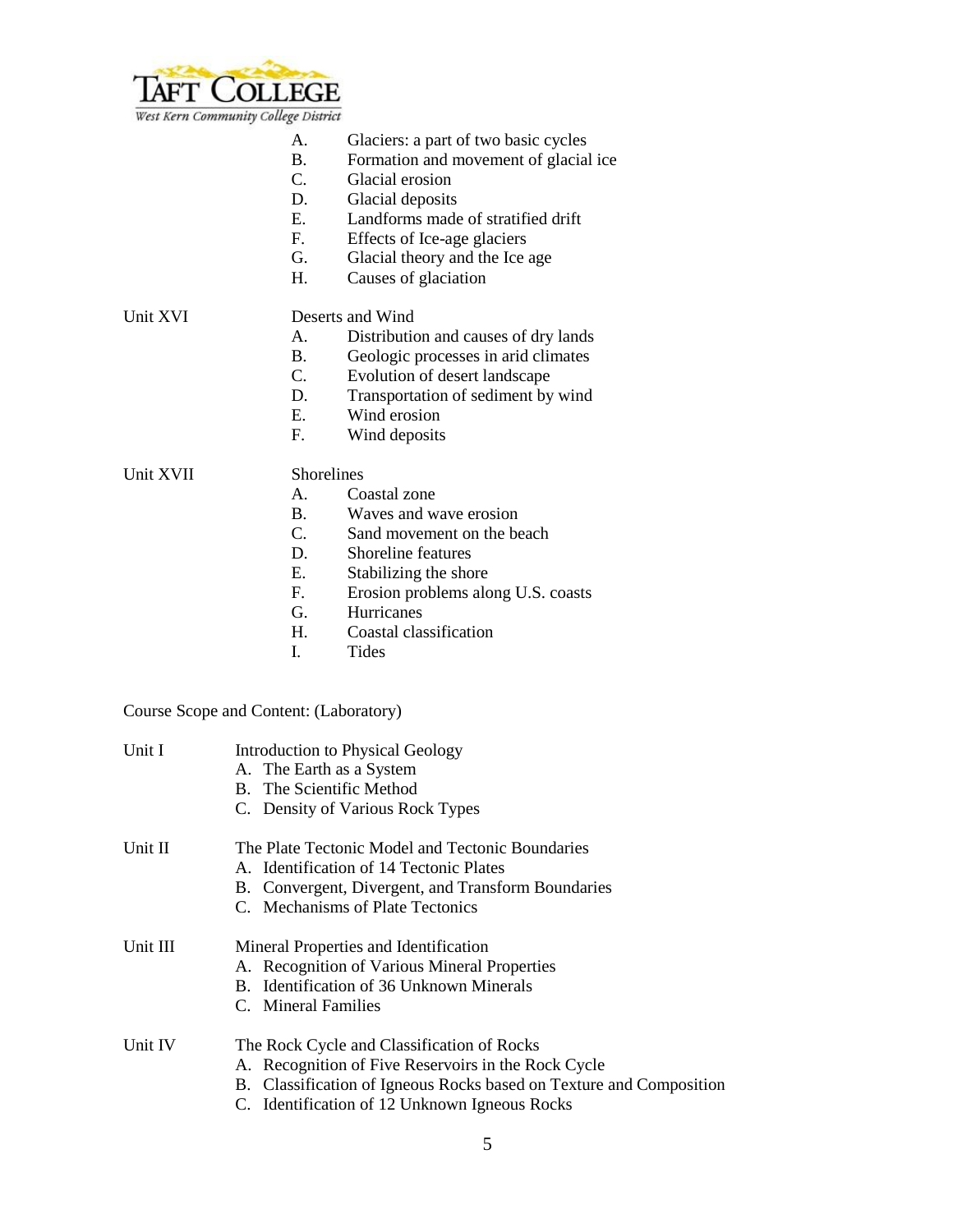

| Unit V    | <b>Volcanoes and Volcanic Hazards</b><br>A. Viscosity and Factors that Control Viscosity<br>B. Shield, Cinder Cones, and Composite Cones<br>C. Volcanic Hazards                                                      |
|-----------|----------------------------------------------------------------------------------------------------------------------------------------------------------------------------------------------------------------------|
| Unit VI   | Weathering and Soil Profiles<br>A. Types of Weathering<br>B. Soil Taxonomy<br>C. Identification of Soil Horizons                                                                                                     |
| Unit VII  | <b>Sedimentary Rocks and Sedimentary Environments</b><br>A. Classification of Sedimentary Rocks based on Texture and Composition<br>B. Identification of 12 Unknown Sedimentary Rocks<br>C. Sedimentary Environments |
| Unit VIII | Metamorphism and Metamorphic Rocks<br>A. Agents of Metamorphism<br>B. Classification of Metamorphic Rocks based on Texture and Composition<br>C. Identification of 12 Unknown Metamorphic Rocks                      |
| Unit IX   | Relative and Numerical Age Dating<br>A. Relative Age Dating Principles<br>B. Numerical Age Dating Procedures<br>C. Construct Geologic History of Various Sequences of Rock and Strata                                |
| Unit X    | Faults and Folds - Crustal Deformation<br>A. Agents of Crustal Deformation<br>B. Faults Types and Recognition<br>C. Fold Types and Recognition                                                                       |
| Unit XI   | Earthquakes and Epicenter Locating<br>A. Seismology<br><b>B.</b> Reading Seismograms<br>C. Epicenter Location                                                                                                        |
| Unit XII  | Earth's Interior<br>A. Fate of Seismic Waves in Interior<br>B. Identification of Layers in Earth by Composition<br>C. Identification of Layers in Earth by Physical Properties                                       |
| Unit XIII | Mass Wasting: The Work of Gravity<br>A. Erosional Processes<br>B. Identification of Mass Wasting Processes<br>C. Hazards and Mitigation Associated with Mass Wasting                                                 |
| Unit XIV  | <b>Streams and Groundwater</b><br>A. Erosional and Depositional Features Associated with Streams<br>B. Porosity and Permeability in Groundwater<br>C. Calculations using Groundwater Flow Laws                       |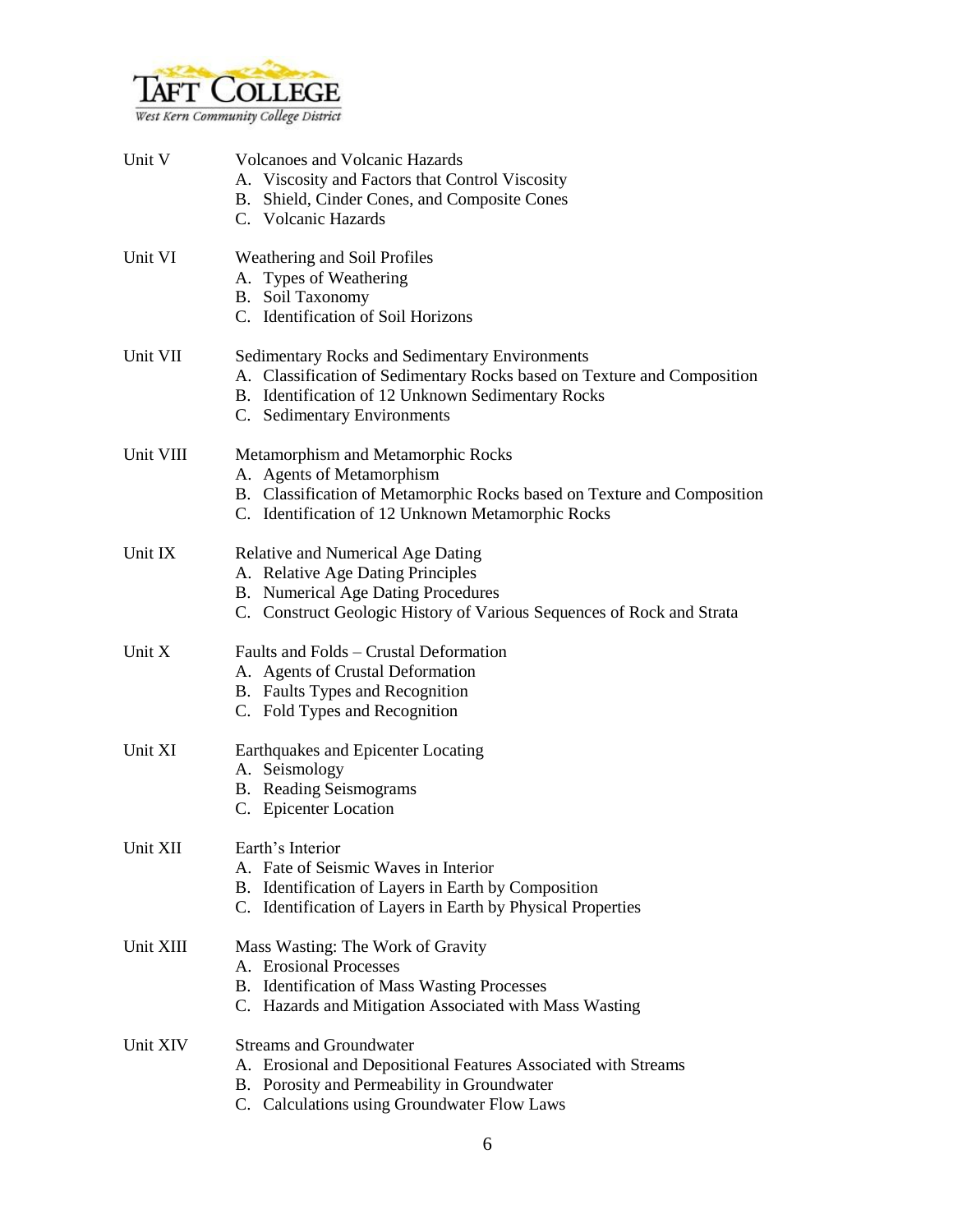

Unit XV Topographic and Geologic Maps

- A. Use of Topographic Maps
- B. Use of Geologic Maps
- C. Construction of Block Diagrams

Learning Activities Required Outside of Class:

The students in this class will spend a minimum of 6 hours per week outside of the regular class time doing the following:

- 1. Studying
- 2. Answering questions
- 3. Completing required reading
- 4. Problem solving activity or exercise

Methods of Instruction:

- 1. Lecture-discussion periods (two hours per week)
- 2. Lab exercise periods (three hours per week)
- 3. Term project special studies or a term paper
- 4. Field Trips

Methods of Evaluation:

- 1. Substantial writing assignments, including:
	- a. term or other paper
	- b. written work
- 2. Computational or non-computational problem-solving demonstrations, including:
	- a. exams
	- b. homework problems
	- c. quizzes
	- d. laboratory reports
- 3. Other examinations, including:
	- a. multiple choice
	- b. matching items
	- c. completion

Laboratory Category: Extensive Laboratory

Pre delivery criteria: All of the following criteria are met by this lab.

- 1. Curriculum development for each lab.
- 2. Published schedule of individual laboratory activities.
- 3. Published laboratory activity objectives.
- 4. Published methods of evaluation.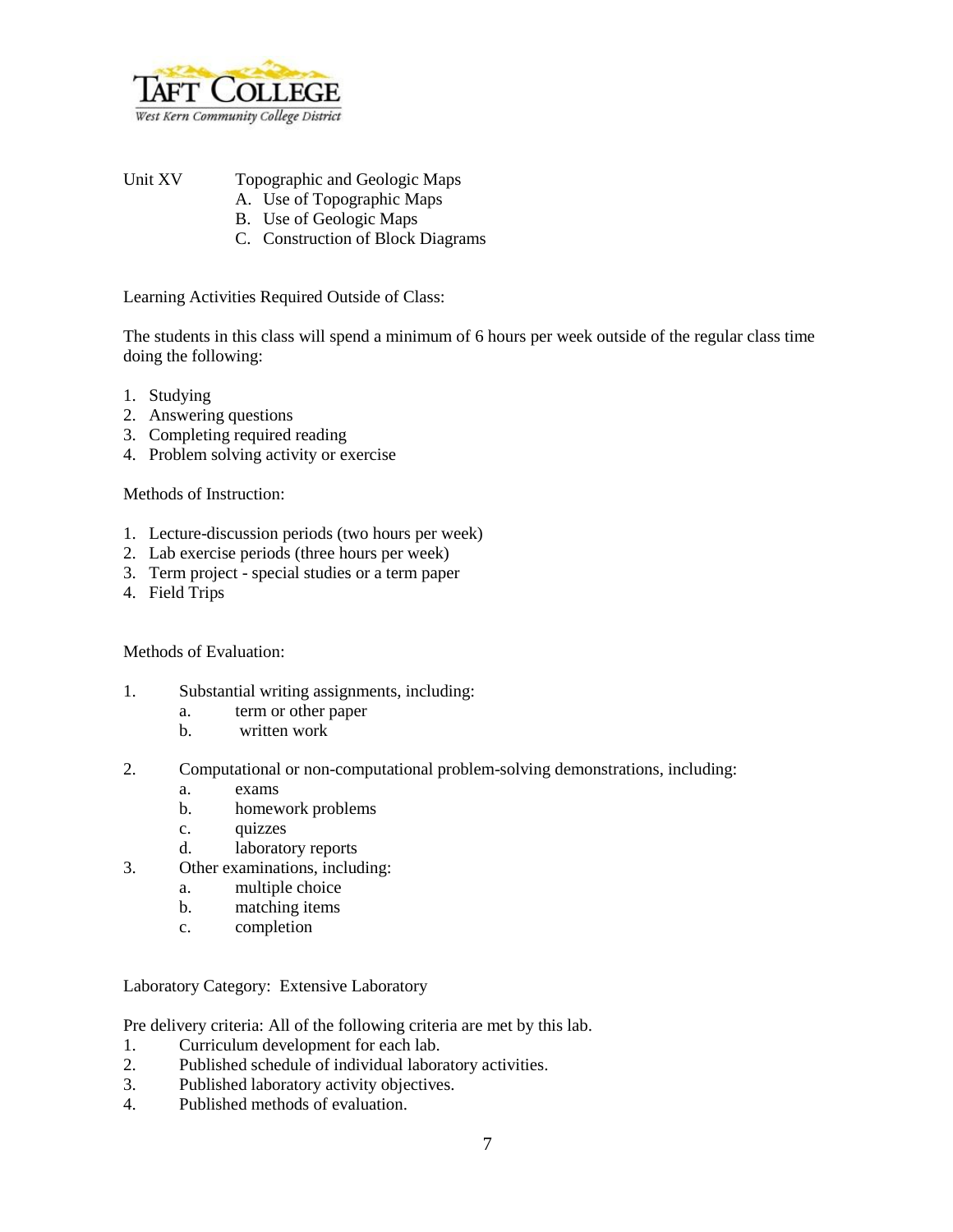

5. Supervision of equipment maintenance, laboratory setup, and acquisition of lab materials and supplies.

During laboratory activity of the laboratory: All of the following criteria are met by this lab.

- 1. Instructor is physically present in lab when students are performing lab activities.<br>2. Instructor is responsible for active facilitation of laboratory learning.
- Instructor is responsible for active facilitation of laboratory learning.
- 3. Instructor is responsible for active delivery of curriculum.
- 4. Instructor is required for safety and mentoring of lab activities.
- 5. Instructor is responsible for presentation of significant evaluation.

Post laboratory activity of the laboratory: All of the following criteria are met by this lab.

- 1. Instructor is responsible for personal evaluation of significant student outcomes (lab exercises, exams, practicals, notebooks, portfolios, etc.) that become a component of the student grade that cover the majority of lab exercises performed during the course.
- 2. Instructor is responsible for supervision of laboratory clean up of equipment and materials.

Supplemental Data:

| <b>TOP Code:</b>             | 191400 Geology                                                |
|------------------------------|---------------------------------------------------------------|
| <b>SAM Priority Code:</b>    | E: Non-Occupational                                           |
| Funding Agency:              | Y: Not Applicable                                             |
| Program Status:              | 1: Program Applicable                                         |
| Noncredit Category:          | Y: Not Applicable                                             |
| <b>Special Class Status:</b> | N: Course is not a special class                              |
| <b>Basic Skills Status:</b>  | N: Not Applicable                                             |
| Prior to College Level:      | Y: Not Applicable                                             |
| Cooperative Work Experience: | N: Course is not a part of a cooperative education<br>program |
| Eligible for Credit by Exam: | N <sub>o</sub>                                                |